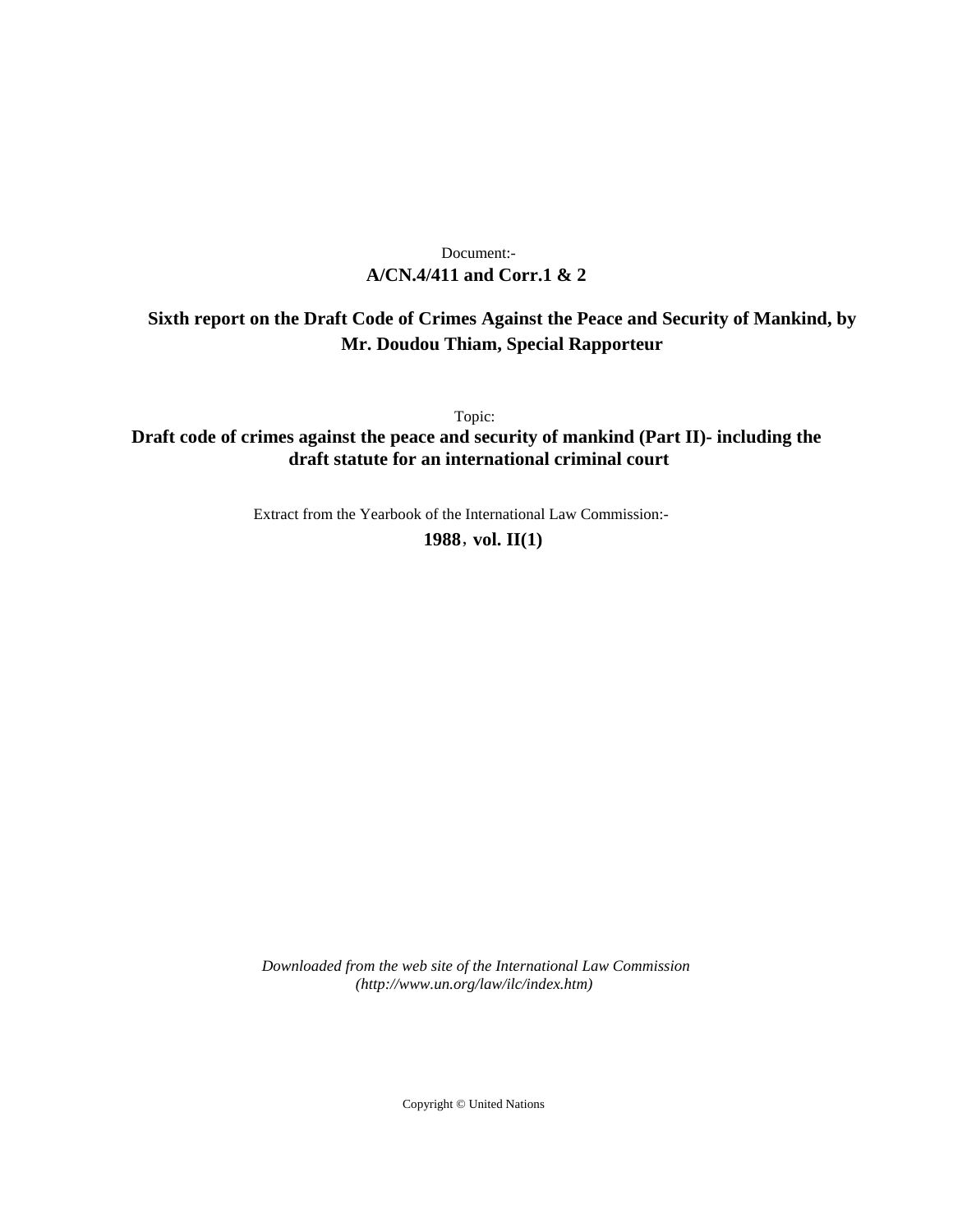# **DRAFT CODE OF CRIMES AGAINST THE PEACE AND SECURITY OF MANKIND**

**[Agenda item 5]**

# **DOCUMENT A/CN.4/411\***

# **Sixth report on the draft Code of Crimes against the Peace and Security of Mankind, by Mr. Doudou Thiam, Special Rapporteur**

*[Original: French] [19 February 1988]*

l,

# **CONTENTS**

|              |                                                                                | Paragraphs | Page |
|--------------|--------------------------------------------------------------------------------|------------|------|
|              |                                                                                | $1 - 3$    | 198  |
| Section      |                                                                                |            |      |
| $\mathbf{I}$ |                                                                                | $4 - 35$   | 198  |
|              |                                                                                | 4          | 198  |
|              | $\mathbf{B}_{\cdot}$                                                           | $5-6$      | 198  |
|              | 1.                                                                             | $7 - 8$    | 198  |
|              | 2 <sup>1</sup>                                                                 | 9          | 198  |
|              | 3.                                                                             | $10 - 11$  | 199  |
|              | 4.                                                                             | $12 - 35$  | 199  |
|              |                                                                                | $12 - 15$  | 199  |
|              |                                                                                | $16-21$    | 199  |
|              |                                                                                | $22 - 33$  | 199  |
|              |                                                                                | $34 - 35$  | 200  |
| Н.           |                                                                                | $36-48$    | 201  |
|              |                                                                                | $36 - 42$  | 201  |
|              | $\bf{R}$                                                                       | 43-45      | 201  |
|              |                                                                                | 46-47      | 201  |
| <b>III.</b>  |                                                                                |            | 202  |
|              | Chapter II. Acts constituting crimes against the peace and security of mankind |            |      |
|              | Part I. Crimes against peace                                                   |            |      |
|              |                                                                                |            | 202  |

<sup>\*</sup> Incorporating documents A/CN.4/411/Corr. 1 and 2.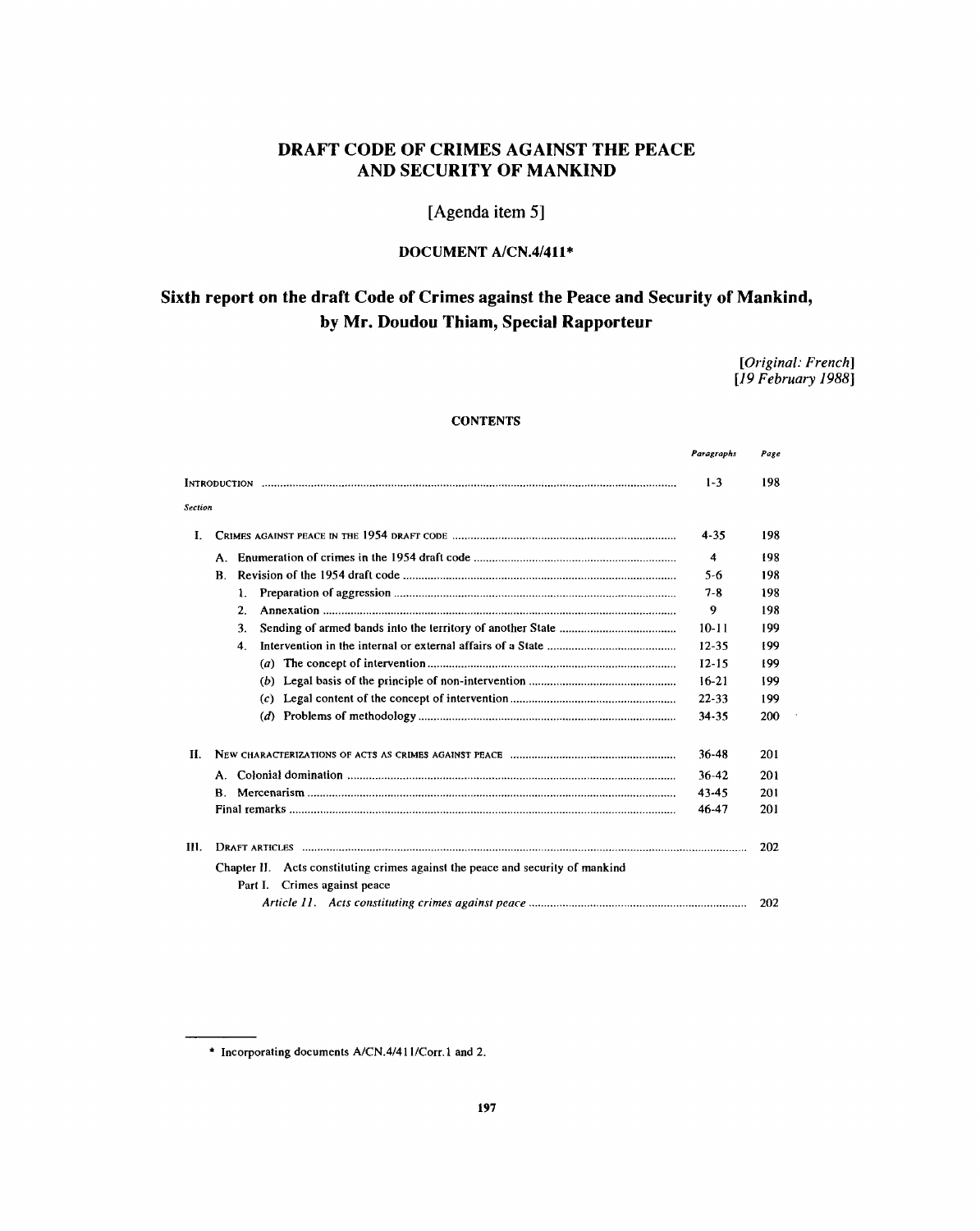# **Introduction**

1. This sixth report is devoted to crimes against peace.

2. It will be recalled that crimes against the peace and security of mankind are subdivided into three categories:

*(a)* Crimes against peace;

- *(b)* War crimes;
- (c) Crimes against humanity.

3. Crimes in the first category, namely crimes against peace, are, as their name indicates, acts which threaten

# **I. Crimes against peace in the 1954 draft code**

# **A. Enumeration of crimes in the 1954 draft code**

4. The 1954 draft code<sup>2</sup> had already characterized certain acts as crimes against peace. They are enumerated in article 2, paragraphs  $(1)$  to  $(9)$ , of the draft code.<sup>3</sup>

<sup>3</sup> Article 2 of the 1954 draft code provided:

*"Article 2*

"The following acts are offences against the peace and security of mankind:

"(1) Any act of aggression, including the employment by the authorities of a State of armed force against another State for any purpose other than national or collective self-defence or in pursuance of a decision or recommendation of a competent organ of the United Nations.

"(2) Any threat by the authorities of a State to resort to an act of aggression against another State.

"(3) The preparation by the authorities of a State of the employment of armed force against another State for any purpose other than national or collective self-defence or in pursuance of a decision or recommendation of a competent organ of the United Nations.

"(4) The organization, or the encouragement of the organization, by the authorities of a State, of armed bands within its territory or any other territory for incursions into the territory of another State, or the toleration of the organization of such bands in its own territory, or the toleration of the use by such armed bands of its territory as a base of operations or as a point of departure for incursions into the territory of another State, as well as direct participation in or support of such incursions.

"(5) The undertaking or encouragement by the authorities of a State of activities calculated to foment civil strife in another State, or the toleration by the authorities of a State of organized activities calculated to foment civil strife in another State.

"(6) The undertaking or encouragement by the authorities of a State of terrorist activities in another State, or the toleration by the authorities of a State of organized activities calculated to carry out terrorist acts in another State.

"(7) Acts by the authorities of a State in violation of its obligations under a treaty which is designed to ensure international peace and security by means of restrictions or limitations on armaments, or on military training, or on fortifications, or of other restrictions of the same character.

"(8) The annexation by the authorities of a State of territory belonging to another State, by means of acts contrary to international law.

 $\frac{1}{2}$  ,  $\frac{1}{2}$  ,  $\frac{1}{2}$ 

international peace and security, either because they constitute a *breach* of the peace or because they constitute a *threat* to it. As the Special Rapporteur explained in his third report,<sup>1</sup> they are crimes that threaten the sovereignty or territorial integrity of a State. They differ from crimes against humanity, which threaten not State entities but human entities.

<sup>1</sup> Yearbook . . . 1985, vol. II (Part One), p. 71, document A/CN.4/ 387, paras. 68 *et seq.*

# **B. Revision of the 1954 draft code**

5. An attempt will be made here to revise and supplement the provisions of the 1954 draft code relating to crimes against peace. At the same time, definitions will be proposed of certain concepts which the draft code did not define: for example, aggression and terrorism.

6. The Commission will have to decide whether certain offences mentioned in the 1954 draft code should be retained as offences distinct from aggression. These offences are the preparation of aggression, annexation and the sending of armed bands into the territory of a State.

#### 1. PREPARATION OF AGGRESSION

7. With regard to the preparation of aggression, it should be pointed out that this concept was taken from the Charter of the Nürnberg International Military Tribunal<sup>4</sup> (art. 6 *(a))* and from the Charter of the International Military Tribunal for the Far East<sup>5</sup> (art. 5  $(a)$ ). It was also used by the Commission in "Principles of International Law recognized in the Charter of the Niirnberg Tribunal and in the Judgment of the Tribunal" (principle VI *(a)* (i)).<sup>6</sup>

8. The question may arise, however, of the precise content of this concept. When does the preparation of aggression begin? How is it distinguishable from the preparation of a defence against possible aggression? When aggression has occurred, should the perpetrator be prosecuted both for the crime of preparation and for the crime of aggression? If aggression has not occurred, how can criminal intent be established?<sup>7</sup>

## 2. ANNEXATION

9. Annexation was mentioned in article 2, paragraph 8, of the 1954 draft code. There is no longer any justification

<sup>&</sup>lt;sup>2</sup> The full text of the draft Code of Offences against the Peace and Security of Mankind adopted by the Commission at its sixth session, in 1954, is reproduced in *Yearbook . . . 1985,* vol. II (Part Two) p. 8, para. 18.

<sup>&</sup>quot;(9) The intervention by the authorities of a Slate in the internal or external affairs of another State, by means of coercive measures of an economic or political character in order to force its will and thereby obtain advantages of any kind.

<sup>4</sup> Annexed to the Agreement for the Prosecution and Punishment of the Major War Criminals of the European Axis, signed at London on 8 August 1945 (United Nations, *Treaty Series,* vol. 82, p. 279).

<sup>5</sup> Referred to as the "Tokyo Tribunal"; see *Documents on American Foreign Relations* (Princeton University Press), vol. VIII (July 1945- December 1946) (1948), pp. 354 *et seq.*

<sup>6</sup> Referred to as the "Niirnberg Principles"; reproduced in *Yearbook . . . 1985,* vol. II (Part Two), p. 12, para. 45 and footnote 39.

<sup>&</sup>lt;sup>7</sup> For the differences of opinion regarding the concept "preparation of aggression", see the Special Rapporteur's third report *(Yearbook . . . 1985,* vol. II (Part One), pp. 73 *et seq.,* document A/CN.4/387), paras. 93-105.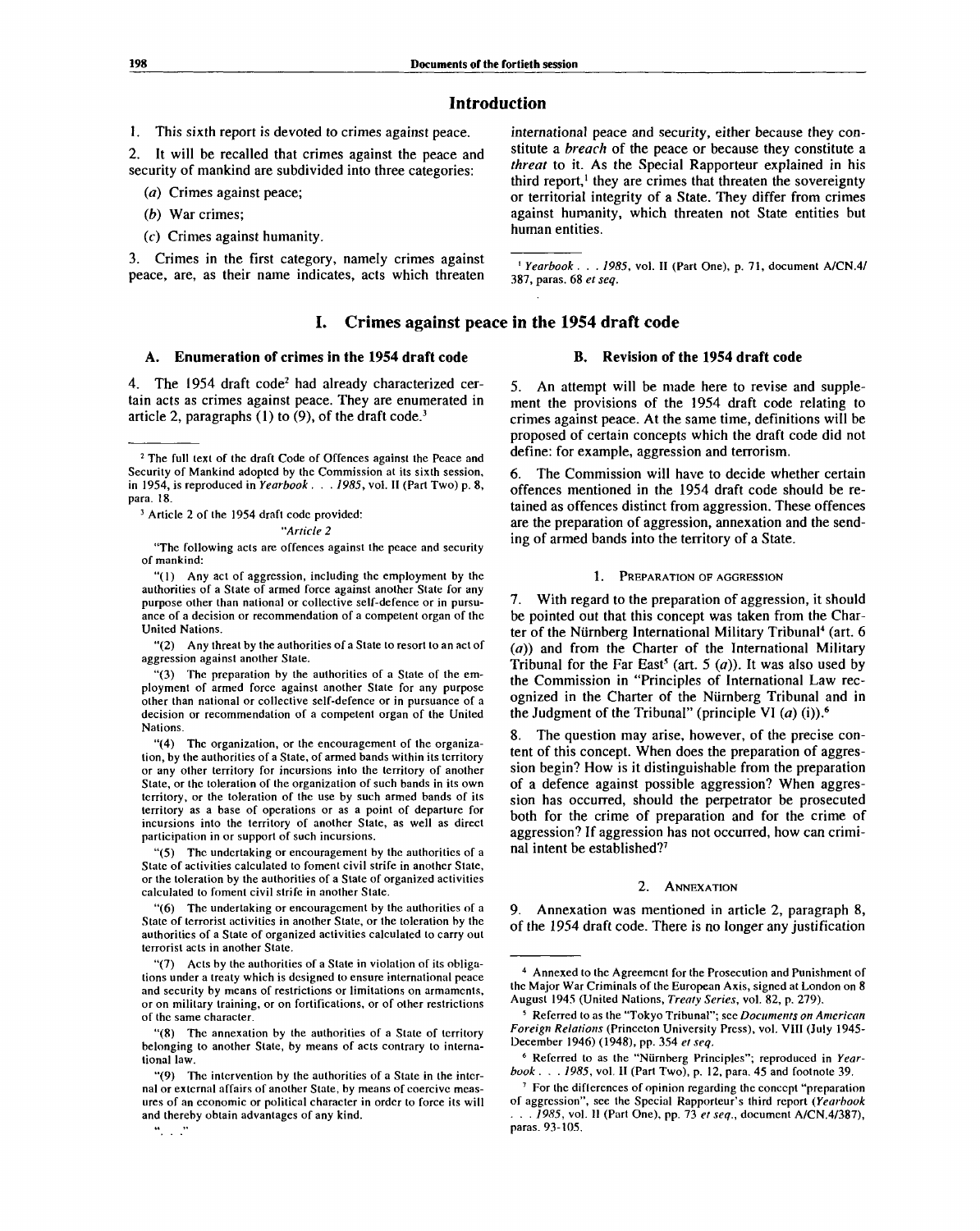for this provision, since annexation is expressly mentioned in the Definition of Aggression adopted by the General Assembly.<sup>8</sup>

# 3. SENDING OF ARMED BANDS INTO THE TERRITORY OF ANOTHER STATE

10. This provision, included in article 2, paragraph 4, of the 1954 draft code, has also been deleted. This offence is covered in the definition of aggression proposed by the Special Rapporteur in draft article 11, paragraph 1 *(b)* (vii) (see sect. Ill below).

11. On the other hand, intervention in the internal affairs of a State must be considered.

# 4. INTERVENTION IN THE INTERNAL OR EXTERNAL AFFAIRS OF A STATE

#### (a) *The concept of intervention*

12. The concept of intervention is elusive as regards both its nature and its manifestations. It may be military, political or economic. It may be inspired by the most varied motives. Military intervention, which is covered in the 1974 Definition of Aggression, will not be dealt with here.

13. When the intervention is political, the problem is to determine from what point in time it becomes wrongful. It is, of course, difficult to exclude from international relations the influence which certain States exert on other States and which is sometimes mutual. This influence creates between them a kind of privileged relationship authorizing certain forms of intervention which are acceptable to those concerned. This type of intervention which often takes the form of advice or friendly pressure to calm matters during a period of crisis or tension and to prevent outbursts—is not at issue here.

14. But not all pressure is friendly. Beyond certain limits, it becomes coercion.

15. It is necessary to determine the legal basis and then the content of the principle of non-intervention.

### (b) *Legal basis of the principle of non-intervention*

16. Apart from the reference in the Charter of the United Nations (Art. 2, para. 4), this principle has been recalled in the Declaration on the Inadmissibility of Intervention in the Domestic Affairs of States and the Protection of Their Independence and Sovereignty<sup>9</sup> and in the Declaration on Principles of International Law concerning Friendly Relations and Co-operation among States in accordance with the Charter of the United Nations,<sup>10</sup> which devotes five paragraphs to this principle.

17. In addition, the judgment of 27 June 1986 of the ICJ on the *Nicaragua* case is most instructive. According to the Court, the rules of non-use of force and non-intervention are part of international customary law. The judgment emphasizes:

In the present dispute, the Court, while exercising its jurisdiction only in respect of the application of the customary rules of non-use of force and non-intervention, cannot disregard the fact that the Parties are bound by these rules as a matter of treaty law and of customary international law. Furthermore, in the present case, apart from the treaty commitments binding the Parties to the rules in question, there are various instances of their having expressed recognition of the validity thereof as customary international law in other ways.  $\ldots$ <sup>11</sup>

#### 18. The Court also stated that

The principle of non-intervention involves the right of every sovereign State to conduct its affairs without outside interference; though examples of trespass against this principle are not infrequent, the Court considers that it is part and parcel of customary international law.<sup>12</sup>

19. In its final draft articles on the law of treaties, the Commission also noted that

the great majority of international lawyers today unhesitatingly hold that Article 2, paragraph 4, together with other provisions of the Charter, authoritatively declares the modern customary law regarding the threat or use of force.<sup>13</sup>

20. The Commission went still further by stating that "the law of the Charter concerning the prohibition of the use of force in itself constitutes a conspicuous example of a rule in international law having the character of *jus cogens".]4* The term "force" must be understood here in the broad sense: the use not only of armed force but also of all forms of pressure of a coercive nature. It therefore covers all forms of intervention.

21. The conventions and declarations concerning the principle of non-intervention are merely the application of an existing principle.

#### (c) *Legal content of the concept of intervention*

22. In view of the nuances and degrees involved, is the notion of intervention not too general and too varied in its manifestations to constitute a legal concept? Some advocate an extensive content for the concept of intervention, while others favour a more restrictive content.

23. The Declaration on Principles of International Law concerning Friendly Relations and Co-operation among States in accordance with the Charter of the United Nations<sup>15</sup> of 24 October 1970 gives a very broad definition of intervention. It may be "direct" or "indirect"; it covers

<sup>&</sup>lt;sup>8</sup> The Definition of Aggression (General Assembly resolution 3314 (XXIX) of 14 December 1974, annex) provides, in article 3 *(a):*

*<sup>&</sup>quot;Article 3*

<sup>&</sup>quot;Any of the following acts, regardless of a' declaration of war, shall, subject to and in accordance with the provisions of article 2, qualify as an act of aggression:

*<sup>&</sup>quot;(a)* The invasion or attack by the armed forces of a State of the territory of another State, or any military occupation, however temporary, resulting from such invasion or attack, or any annexation by the use of force of the territory of another State or part thereof;<br> $\frac{a}{2}$ 

See also in sect. **Ill** below, the definition proposed by the Special Rapporteur (draft article 11, para. 1 *(b)* (i)).

<sup>&</sup>lt;sup>9</sup> General Assembly resolution 2131 (XX) of 21 December 1965.

<sup>&</sup>lt;sup>10</sup> General Assembly resolution 2625 (XXV) of 24 October 1970, annex; see the third principle.

<sup>&</sup>quot; *Military and Paramilitary Activities in and against Nicaragua (Nicaragua* v. *United States of America), Merits, I.C.J. Reports 1986,* p. 98, para. 185.

<sup>12</sup>  *Ibid., p.* 106, para. 202.

<sup>&</sup>quot; *Yearbook . . . 1966,* vol. II, p. 247, document A/6309/Rev. 1, part II, para. (8) of the commentary to article 49.

<sup>14</sup>  *Ibid.,* para. (1) of the commentary to article 50.

<sup>&</sup>lt;sup>15</sup> See footnote 10 above.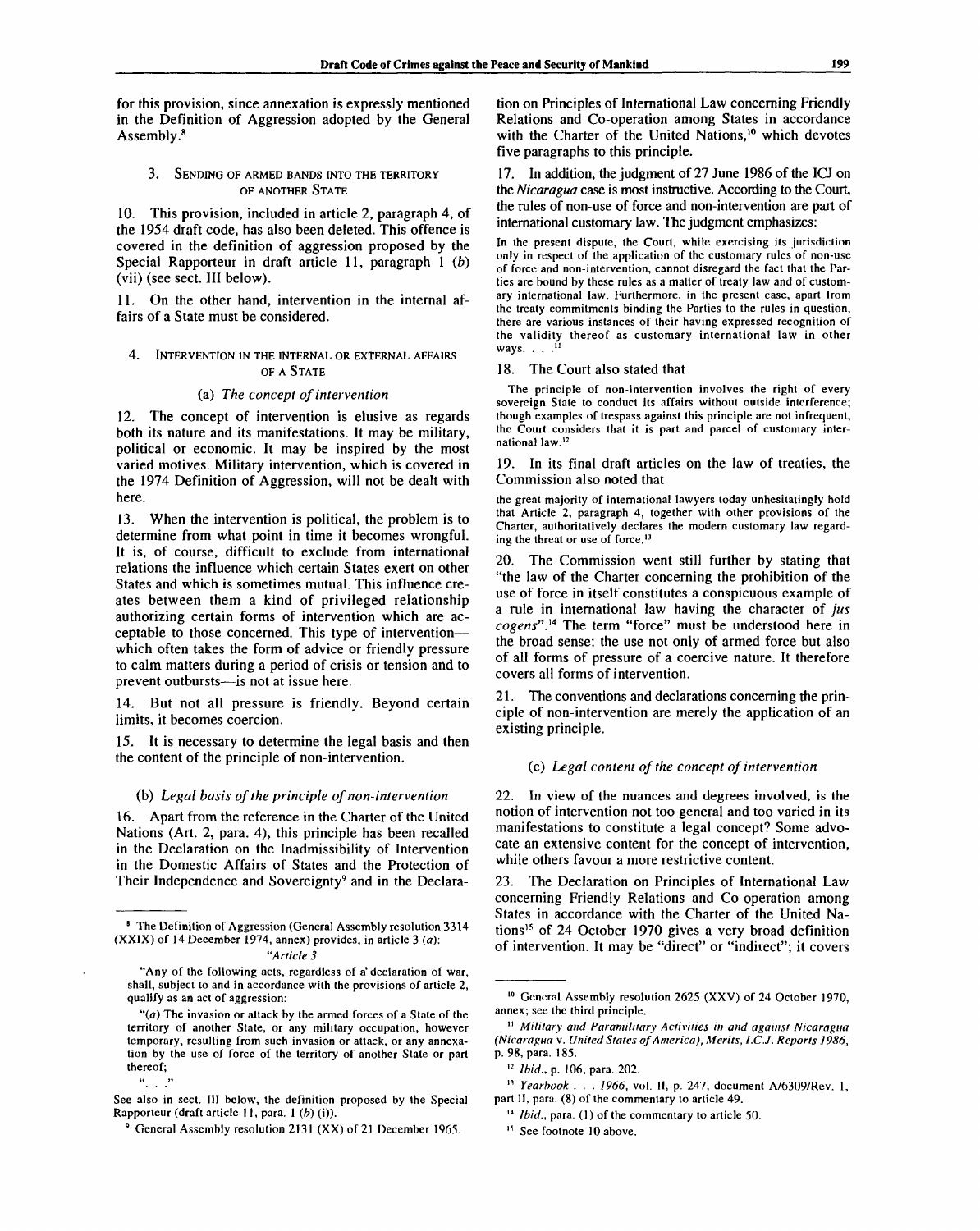the area of internal affairs as well as external affairs. It not only concerns the use of armed force but covers "all other forms of interference or attempted threats" against another State.

24. This declaration is based on the Charter<sup>16</sup> of OAS (Bogota Charter) which states:

#### *Article 18*

No State or group of States has the right to intervene, directly or indirectly, for any reason whatever, in the internal or external affairs of any other State. The foregoing principle prohibits not only armed force but also any form of interference or attempted threat against the personality of the State or against its political, economic and cultural elements.

25. This very broad content is also found in resolution 78, adopted on 21 April 1972 by the General Assembly of OAS,<sup>17</sup> which reaffirmed in paragraph 2,

the obligation of [member States] to refrain from applying economic, political, or any other type of measures to coerce another State and obtain from it advantages of any kind.

This provision, which concerns coercive measures, is supplemented by another provision, which refers to acts of subversion and relates to the obligation

to refrain from organizing, supporting, promoting, financing, instigating, or tolerating subversive, terrorist, or armed activities against another State and from intervening in a civil war in another State or in its internal struggles.

26. The Court was called upon to consider the problem of the content of the concept of intervention, but only with reference to the elements which it considered relevant to the dispute before it. It noted that

.. A prohibited intervention must accordingly be one bearing on matters in which each State is permitted, by the principle of State sovereignty, to decide freely. One of these is the choice of a political, economic, social and cultural system, and the formulation of foreign policy. Intervention is wrongful when it uses methods of coercion in regard to such choices, which must remain free ones. The element of coercion, which defines, and indeed forms the very essence of, prohibited intervention, is particularly obvious in the case of an intervention which uses force, either in the direct form of military action, or in the indirect form of support for subversive or terrorist armed activities within another State. . . .

27. It is thus the element of coercion which constitutes the dividing line between lawful intervention and wrongful intervention.

28. That being so, the problem arises as to whether there may not be exceptions to the principle of non-intervention. For example, the so-called "colonialism exception" has been cited. It concerns intervention designed to support or assist the colonial peoples struggling for independence. Intervention on the basis of the attributes of the United Nations has also been mentioned. It has also been asked whether intervention is lawful when it occurs at the request of the Government in whose territory it is occurring or if it is effected in pursuance of a treaty. On these

18  *Ibid.,* p. 108, para. 205.

various points, the positions of States reveal an infinite number of nuances reflecting their particular positions.

29. The Court had to consider the following question: "if one State acts towards another State in breach of the principle of non-intervention, may a third State lawfully take such action by way of counter-measures against the first State as would otherwise constitute an intervention in its internal affairs?".<sup>19</sup> This would in fact amount to the exercise of a right of collective self-defence, applied not to the case of aggression but to the case of violation of the principle of non-intervention. According to the Court, the use of force by a State in response to a wrongful act of which it was not the victim is not allowed when the wrongful act does not constitute an act of aggression.

These considerations indicate that the concept of intervention is very complex and involves several types and degrees.

31. However, the 1954 draft code invokes the concept of intervention only in connection with "coercive measures of an economic or political character" (art. 2, para. 9). Yet intervention is clearly not limited to such measures alone. It also covers, in addition to coercive measures, acts of subversion which are dealt with in separate provisions in the draft: organization of armed bands with a view to incursions into the territory of another State (art. 2, para. 4); activities to undertake or encourage civil strife in another State (art. 2, para. 5); terrorist activities in another State (art. 2, para. 6).

32. It is not clear why the 1954 draft code uses the expression "intervention .. . in the internal or external affairs of another State" only in connection with coercive acts of an economic or political character. It will be noted, moreover, that the forms of intervention enumerated in the text do not cover the whole subject. Many other forms of intervention deserve mention. Terrorism and the organization or encouragement of civil strife are not the only forms. The modern world has experienced many other means of subversion, such as, for example: training at special camps, provision of arms and equipment, financing of internal movements whatever their tendency, etc. The ICJ enumerated the most typical of these in its judgment in the *Nicaragua* case.

33. How, then, can the code cover all forms of intervention? This is a problem of method.

# (d) *Problems of methodology*

34. Here, as in other instances, there are two courses open to the Commission: either to adopt a general definition of intervention, leaving the judge to decide in each case whether the impugned act constitutes an act of intervention; or to enumerate the acts of intervention punishable under the code, although such an enumeration must be exhaustive, since this is the realm of criminal law.

35. The Special Rapporteur therefore submits a draft article 11 in which two alternative texts are presented for paragraph 3 (one proposing a general definition and the other an enumerative definition) and for paragraph 6.

<sup>&</sup>lt;sup>16</sup> Signed at Bogotá on 30 April 1948 (United Nations, Treaty *Scries,* vol. 119, p. 3); amended by the "Buenos Aires Protocol"' of 27 February 1967 *(ibid.,* vol. 721, p. 324) and by the "Cartagena Protocol" of 5 December 1985 (OAS, *Serie sobre Tratados, No. 66* (Washington (D.C.), 1986), p. 23).

<sup>17</sup> Cited by the ICJ in its judgment in the *Nicaragua* case *(I.C.J. Reports 1986,* p. 102, para. 192).

*Ibid., p.* 110, para. 210.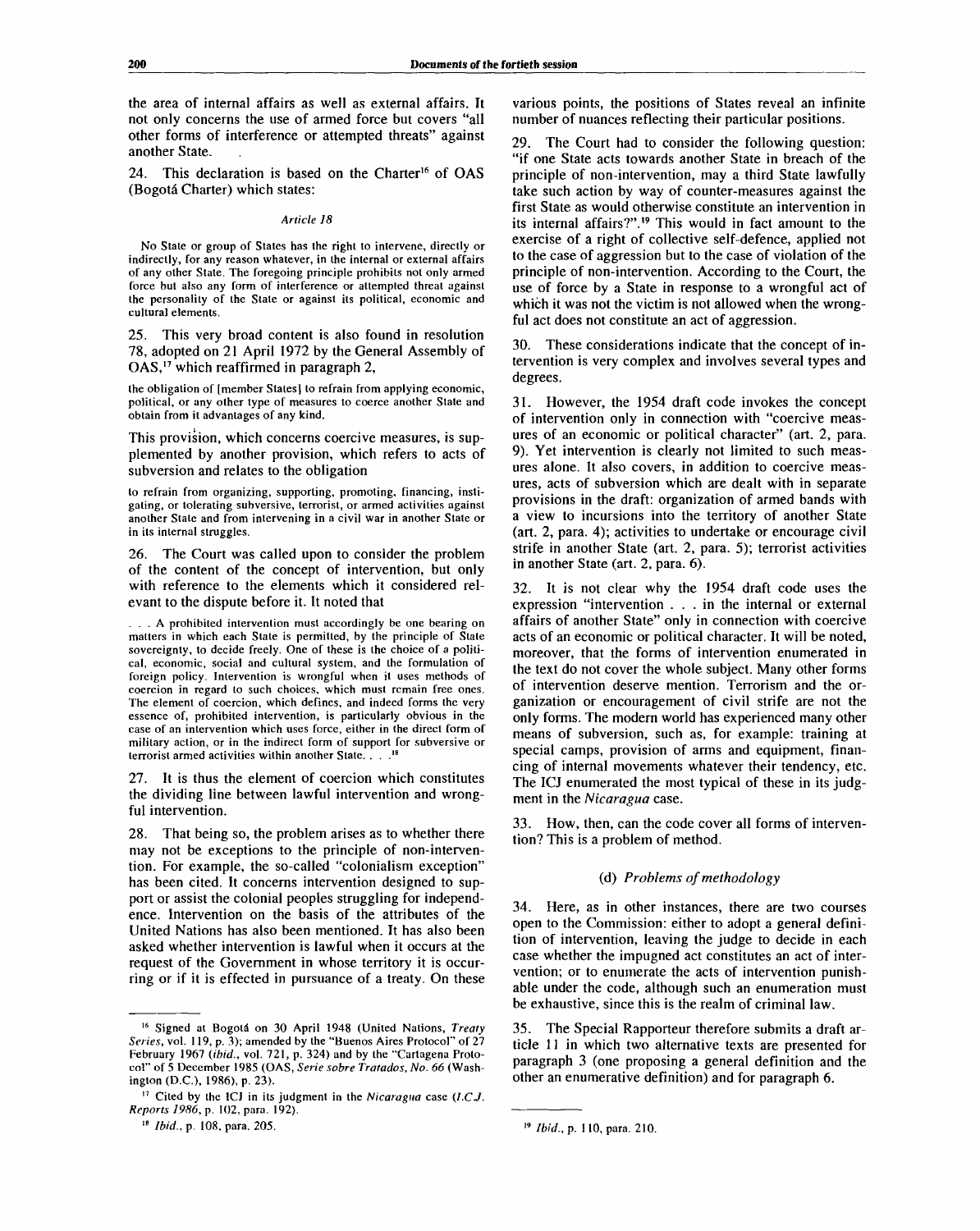# **II. New characterizations of acts as crimes against peace**

# **A. Colonial domination**

36. Colonial domination as an international crime is expressly referred to in article 19, paragraph 3 *(b),* of part 1 of the draft articles on State responsibility.<sup>20</sup>

The principle contained therein is derived from Article 1, paragraph 2, of the Charter of the United Nations, which proclaims the right of peoples to self-determination. It finds its application in Article 76 of the Charter (Chap. XII. International trusteeship system), subparagraph *(b)* of which includes among the objectives of the trusteeship system the promotion of the progressive development of the inhabitants of the trust territories towards self-government or independence.

38. Reference may also be made to Article 73 of the Charter (Chap. XI. Declaration regarding non-self-governing territories), which states that Members of the United Nations administering non-self-governing territories "accept as a sacred trust the obligation to promote to the utmost, within the system of international peace and security established by the . . . Charter, the well-being of the inhabitants of these territories, and, to this end: .. . to develop self-government, to take due account of the political aspirations of the peoples, and to assist them in the progressive development of their free political institutions".

39. There is no need to retrace here all the stages on the long road which led to the adoption, in 1960, of the Declaration on the Granting of Independence to Colonial Countries and Peoples<sup>21</sup> or to recall all the subsequent resolutions of the General Assembly dealing with the implementation of that declaration.<sup>22</sup>

40. The subjection of a people to colonial domination is thus now considered, albeit very belatedly, as a crime against the peace and security of mankind. The only problem that arises is a problem of formulation.

During the discussion in the Commission, some members had objected that the word "colonialism" was a pol-

*"Article 19. International crimes and international delicts* "1. An act of a State which constitutes a breach of an interna-

tional obligation is an internationally wrongful act, regardless of the subject-matter of the obligation breached.

"3. Subject to paragraph 2, and on the basis of the rules of international law in force, an international crime may result, *inter alia,* from:

 $\frac{a}{2}$ .

itical term which described a historical phenomenon. That was why the Special Rapporteur had taken the wording from article 19, paragraph 3 *(b),* of part 1 of the draft articles on State responsibility, which uses the expression "colonial domination".

42. This formula did not satisfy other members, who considered that it too referred to an old and increasingly obsolescent phenomenon. The Special Rapporteur therefore proposes, as an alternative, the wording used in the Declaration on the Granting of Independence to Colonial Countries and Peoples (para. 1) and in the Declaration on Principles of International Law concerning Friendly Relations and Co-operation among States in accordance with the Charter of the United Nations (fifth principle), which condemn the "subjection of peoples to alien subjugation, domination and exploitation".

## **B. Mercenarism**

43. Two remarks are called for on the subject of mercenarism. The first is that this phenomenon is already covered in the Definition of Aggression.<sup>23</sup> The question is whether, in view of this fact, it is necessary to have a separate provision on mercenarism.

44. The second remark is that the study of mercenarism has been entrusted to an *ad hoc* committee of the General Assembly, which has not yet completed its work.

45. In these circumstances, any definition of the phenomenon within the framework of this draft code can only be provisional. It will be noted that the definition proposed is that contained in article 47 of Additional Protocol I to the Geneva Conventions of 12 August 1949.

# **Final remarks**

46. These are the comments, at this stage, on the draft articles on crimes against peace. Further details will be found in the Special Rapporteur's third report,<sup>24</sup> which was devoted to the general problems posed by such crimes.

47. The above comments are supplemented by specific comments following the different provisions of draft article 11, recalling the discussions held on them and the problems raised.

#### *"Article 3*

"Any of the following acts, regardless of a declaration of war, shall, subject to and in accordance with the provisions of article 2, qualify as an act of aggression:<br>"

*"(g)* The sending by or on behalf of a State of armed bands, groups, irregulars or mercenaries, which carry out acts of armed force against another State of such gravity as to amount to the acts listed above, or its substantial involvement therein."

See also, in part III below, the definition proposed by the Special Rapporteur in draft article 11, para. 1 *(b)* (vii).

<sup>&</sup>lt;sup>20</sup> The relevant provisions of article 19 read as follows:

<sup>&</sup>quot;2. An internationally wrongful act which results from the breach by a State of an international obligation so essential for the protection of fundamental interests of the international community that its breach is recognized as a crime by that community as a whole constitutes an international crime.

*<sup>&</sup>quot;(b)* a serious breach of an international obligation of essential importance for safeguarding the right of self-determination of peoples, such as that prohibiting the establishment or maintenance by fcrce of colonial domination;

 $\frac{1}{2}$   $\frac{1}{2}$ 

*<sup>(</sup>Yearbook . . . 1976,* vol. II (Part Two), p. 95.)

<sup>&</sup>lt;sup>21</sup> General Assembly resolution 1514 (XV) of 14 December 1960.

<sup>22</sup> See United Nations, *The Right to Self-determination: Historical and Current Development on the Basis of United Nations Instruments,* study prepared by Aureliu Cristescu (Sales No. E.80.XIV.3).

<sup>&</sup>lt;sup>23</sup> The Definition of Aggression (General Assembly resolution 3314 (XXIX) of 14 December 1974, annex) provides, in article 3 *(g):*

<sup>&</sup>lt;sup>24</sup> Yearbook . . . 1985, vol. II (Part One), p. 63, document A/CN.4/387.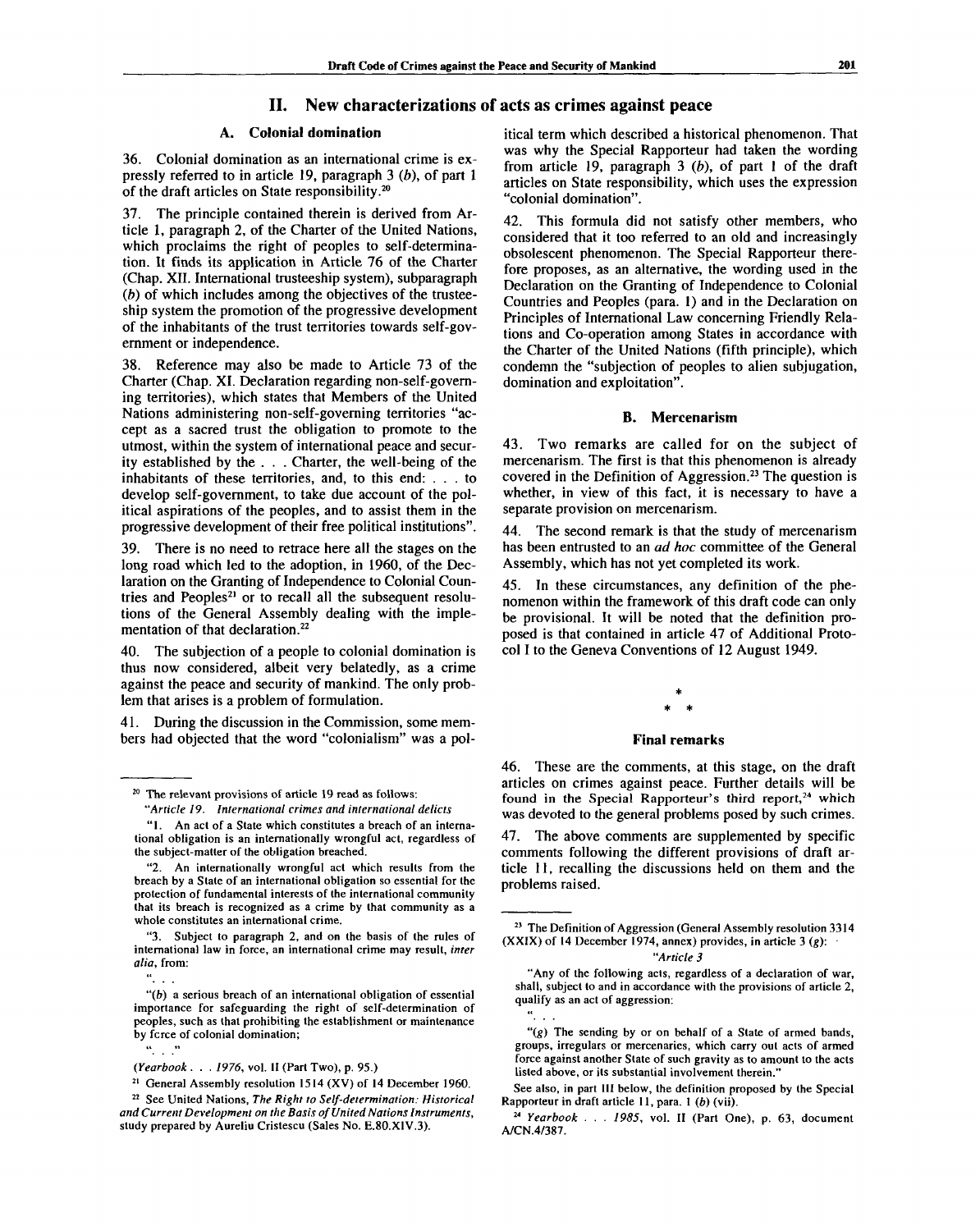# **III. Draft articles**

#### **CHAPTER II**

# **ACTS CONSTITUTING CRIMES AGAINST THE PEACE AND SECURITY OF MANKIND**

**PART I. CRIMES AGAINST PEACE**

## *Article 11. Acts constituting crimes against peace*

**The following constitute crimes against peace:**

**1. The commission by the authorities of a State of an act of aggression.**

- **(a)** *Definition of aggression*
- **(i) Aggression is the use of armed force by a State against the sovereignty, territorial integrity or political independence of another State, or in any other manner inconsistent with the Charter of the United Nations, as set out in this definition;**
- **(ii)** *Explanatory note.* **In this definition, the term "State":**
	- *a.* **is used without prejudice to questions of recognition or to whether a State is a Member of the United Nations;**
	- *b.* **includes the concept of a "group of States", where appropriate.**

# **(b)** *Acts constituting aggression*

**Any of the following acts, regardless of a declaration of war, shall qualify as an act of aggression:**

- **(i) The invasion or attack by the armed forces of a State of the territory of another State, or any military occupation, however temporary, resulting from such invasion or attack, or any annexation by the use of force of the territory of another State or part thereof;**
- **(ii) Bombardment by the armed forces of a State against the territory of another State or the use of any weapons by a State against the territory of another State;**
- **(iii) The blockade of the ports or coasts of a State by the armed forces of another State;**
- **(iv) An attack by the armed forces of a State on the land, sea or air forces or marine and air fleets of another State;**
- **(v) The use of armed forces of one State which are within the territory of another State with the agreement of the receiving State in contravention of the conditions provided for in the agreement or any extension of their presence in such territory beyond the termination of the agreement;**
- **(vi) The action of the authorities of a State in allowing its territory, which it has placed at the dis-**

**posal of another State, to be used by that other State for perpetrating an act of aggression against a third State;**

- **(vii) The sending by or on behalf of a State of armed bands, groups, irregulars (or mercenaries) which carry out acts of armed force against another State of such gravity as to amount to the acts listed above, or its substantial involvement therein.**
- **(c)** *Scope of this definition*
- **(i) Nothing in this definition shall be construed as in any way enlarging or diminishing the scope of the Charter, including its provisions concerning cases in which the use of force is lawful;**
- **(ii) Nothing in this definition, and in particular subparagraph** *(b),* **could in any way prejudice the right to self-determination, freedom and independence, as derived from the Charter, of peoples forcibly deprived of that right and referred to in the Declaration on Principles of International Law concerning Friendly Relations and Co-operation among States in accordance with the Charter of the United Nations, particularly peoples under colonial and racist regimes or other forms of alien domination; nor the right of these peoples to struggle to that end and to seek and receive support, in accordance with the principles of the Charter and in conformity with the above-mentioned Declaration.**

#### *Comments*

**(1) This definition is taken from General Assembly resolution 3314 (XXIX) of 14 December 1974, but the provisions relating to evidence and the consequences of aggression and to interpretation have not been reproduced. This is because interpretation and evidence are matters within the competence of the judge.**

**(2) The differences of opinion which have arisen concerning the various methods of defining aggression were described in the Special Rapporteur's third report.<sup>25</sup>**

**2. Recourse by the authorities of a State to the threat of aggression against another State.**

**3 (FIRST ALTERNATIVE). Interference by the authorities of a State in the internal or external affairs of another State. The term "interference" means any act or any measure, whatever its nature or form, amounting to coercion of a State.**

**3 (SECOND ALTERNATIVE). Interference by the authorities of a State in the internal or external affairs of another State:**

**(i) by fomenting, encouraging or tolerating the fomenting of civil strife or any other form of internal disturbance or unrest in another State;**

**<sup>25</sup>**  *Ibid.,* **pp. 72-73, paras. 75-84.**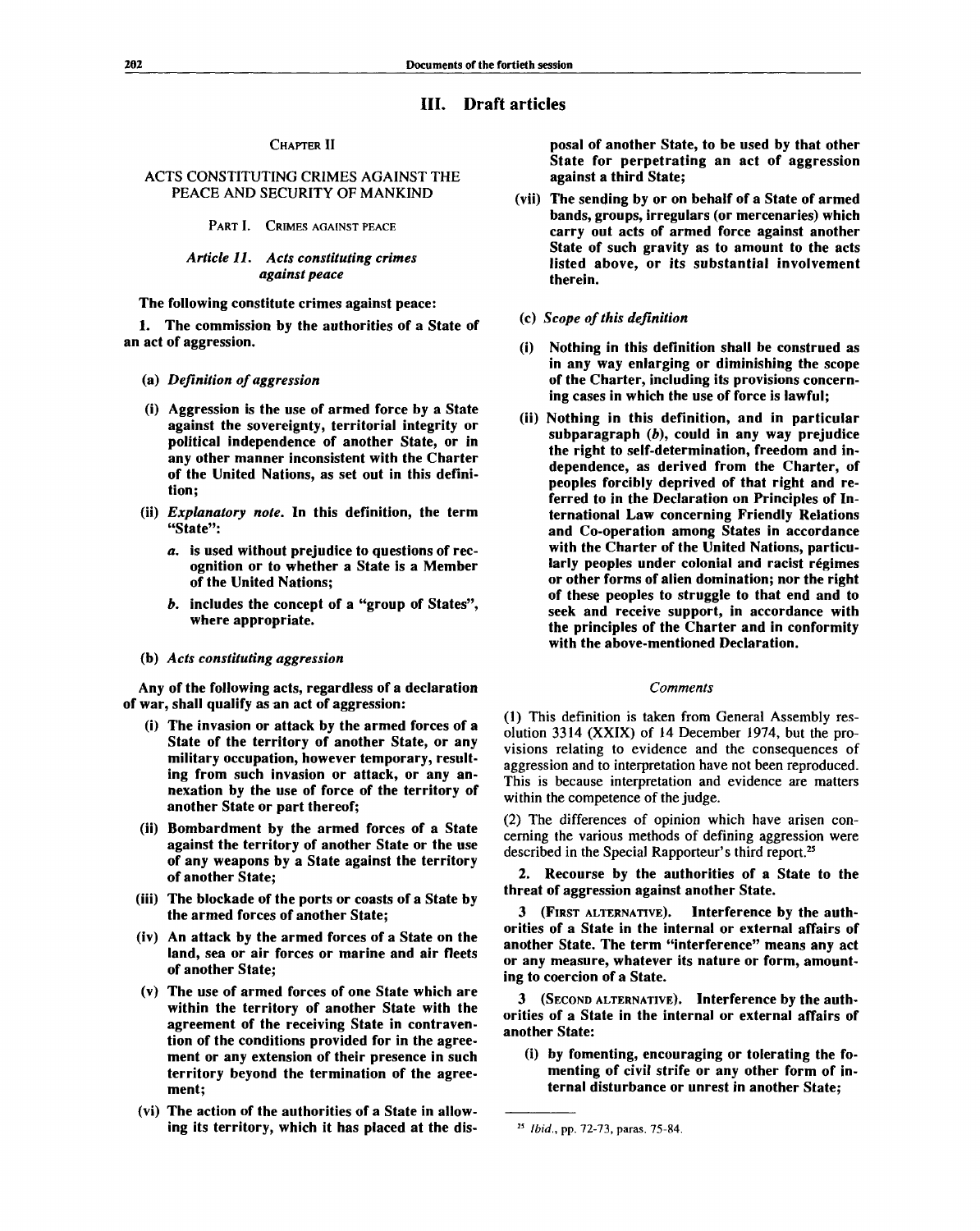**(ii) by organizing, training, arming, assisting, financing or otherwise encouraging activities against another State, in particular terrorist activities.**

# **(a)** *Definition of terrorist acts*

**The expression "terrorist acts" means criminal acts directed against a State or the population of a State and calculated to create a state of terror in the minds of public figures, a group of persons, or the general public.**

## **(b)** *Terrorist acts*

**The following constitute terrorist acts:**

- **(i) Any act causing death or grievous bodily harm or loss of liberty to a head of State, persons exercising the prerogatives of the head of State, their hereditary or designated successors, the spouses of such persons, or persons charged with public functions or holding public positions when the act is directed against them in their public capacity;**
- **(ii) Acts calculated to destroy or damage public property or property devoted to a public purpose;**
- **(iii) Any act likely to imperil human lives through the creation of a public danger, in particular the seizure of aircraft, the taking of hostages and any form of violence directed against persons who enjoy international protection or diplomatic immunity;**
- **(iv) The manufacture, obtaining, possession or supplying of arms, ammunition, explosives or harmful substances with a view to the commission of a terrorist act.**

### *Comments*

(1) This text reproduces, for the definition of terrorism, the 1937 Convention for the Prevention and Punishment of Terrorism<sup>26</sup> but also refers to some new forms of terrorism, such as the seizure of aircraft and violence against diplomats.

(2) The following conventions are particularly relevant:

Convention for the Suppression of Unlawful Seizure of Aircraft (The Hague, 16 December 1970);<sup>27</sup>

Convention to Prevent and Punish the Acts of Terrorism Taking the Form of Crimes against Persons and Related Extortion that are of International Significance (Washington (D.C.), 2 February 1971);<sup>28</sup>

Convention on the Prevention and Punishment of Crimes against Internationally Protected Persons, including Diplomatic Agents (14 December 1973);<sup>29</sup>

European Convention on the Suppression of Terrorism (27 January 1977).<sup>30</sup>

**4. A breach of the obligations of a State under a treaty designed to ensure international peace and security, in particular by means of:**

- **(i) prohibition of armaments, disarmament, or restriction or limitation of armaments;**
- **(ii) restrictions on military training or on strategic structures or any other restrictions of the same character.**

**5. A breach of the obligations of a State under a treaty prohibiting the emplacement or testing of weapons in certain territories or in outer space.**

#### *Comments*

(1) This text supplements the 1954 draft code by including certain acts covered by subsequent conventions on the emplacement or testing of weapons.

(2) The prohibition of the emplacement of weapons in internationally protected environments is the subject of various international conventions. The main ones are the Treaty Banning Nuclear Weapon Tests in the Atmosphere, in Outer Space and Under Water of 5 August 1963<sup>31</sup> and the Treaty on the Prohibition of the Emplacement of Nuclear Weapons and Other Weapons of Mass Destruction on the Sea-Bed and the Ocean Floor and in the Subsoil Thereof of 11 February 1971.<sup>32</sup>

(3) It may be asked whether such violations constitute crimes against peace or crimes against humanity. It is true, however, that the distinction between the two concepts is not always watertight and that certain crimes constitute both crimes against peace and crimes against humanity. This dual characterization will be studied in connection with crimes against humanity.

**6** (FIRST ALTERNATIVE). **The forcible establishment or maintenance of colonial domination.**

**6** (SECOND ALTERNATIVE). **The subjection of a people to alien subjugation, domination or exploitation.**

#### *Comments*

On the subject of colonial domination, see the Special Rapporteur's third report<sup>33</sup> and paragraphs  $36$  to  $42$  of the present report.

**7. The recruitment, organization, equipment and training of mercenaries or the provision of facilities to them in order to threaten the independence or security of States or to impede national liberation struggles.**

**A mercenary is any person who:**

**(a) is specially recruited locally or abroad in order to fight in an armed conflict;**

<sup>26</sup> League of Nations, document C.546.M.383.1937.V.

<sup>27</sup> United Nations, *Treaty Series,* vol. 860, p. 105.

<sup>28</sup> OAS, *Serie sobre Tratados, No. 37* (Washington (D.C.), 1971).

<sup>29</sup> United Nations, *Treaty Series,* vol. 1035, p. 167.

<sup>30</sup> Council of Europe, European Treaty Series, No. 90 (Strasbourg, 1977).

<sup>31</sup> United Nations, *Treaty Series,* vol. 480, p. 43.

<sup>32</sup>  *Ibid.,* vol. 955, p. 115.

<sup>33</sup>  *Yearbook . . . 1985,* vol. II (Part One), p. 80, document A/CN.4/387, paras. 157-158.